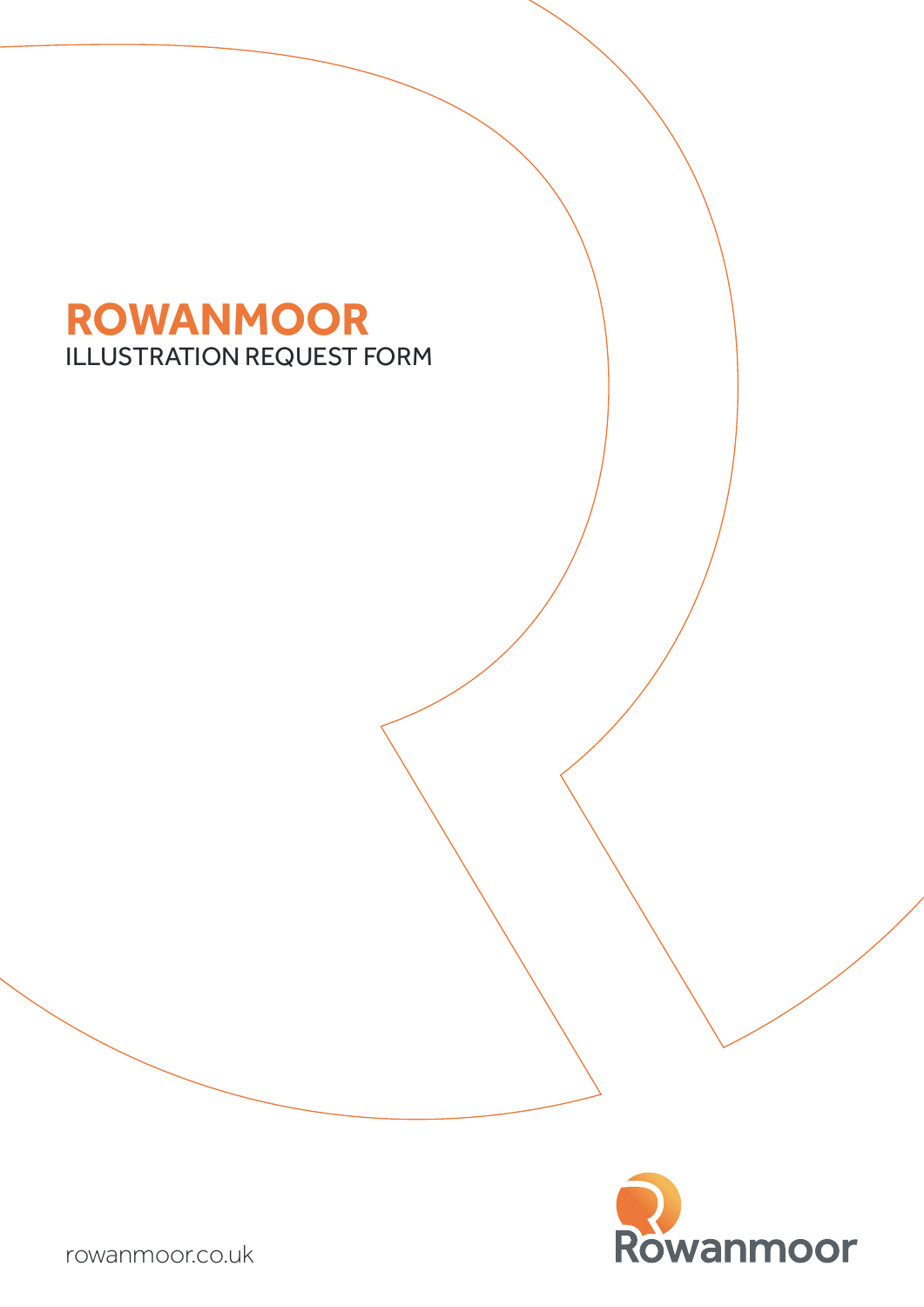

# ROWANMOOR ILLUSTRATION REQUEST FORM

This form is designed to be used for self-invested personal pension (SIPP) and Family Pension Trust (FPT) illustrations. The Rowanmoor SIPP is now closed to new business. There is no impact to any existing Rowanmoor SIPP scheme members and their Advisers. To set up a new SIPP please go to **[rowanmoor.co.uk](http://www.rowanmoor.co.uk)** or contact **[enquiries@rowanmoor.co.uk](mailto:enquiries%40rowanmoor.co.uk?subject=)**.

This form can be edited directly if downloaded from the literature pages on our website **[rowanmoor.co.uk/document-library](http://www.rowanmoor.co.uk/document-library)**. **If however you prefer to complete the form in writing, please use BLOCK CAPITALS and black ink.** Once completed please return it to **[enquiries@rowanmoor.co.uk](mailto:enquiries%40rowanmoor.co.uk?subject=)** or Sales Support, Rowanmoor, Rowanmoor House, 46-50 Castle Street, Salisbury SP1 3TS. If you need assistance in completing this form, contact us on **[enquiries@rowanmoor.co.uk](mailto:enquiries%40rowanmoor.co.uk?subject=)** or call our Sales Support Team on **01722 443 742**.

A separate form should be completed for each FPT member for whom you are requesting an illustration.

Any omission could cause delay or prevent the production of an illustration. All illustrations will be produced assuming a single life pension annuity, with no guarantees, will be purchased at retirement.

The information supplied will be held in the strictest confidence and subject to the provisions of Data Protection legislation.

Please bear in mind that whilst we aim to complete all requests as quickly as possible, we work to a Service Level Agreement of up to 1 working day for standard, pre-retirement requests (FPT only) and up to 3 working days for more complex income drawdown, and existing client requests.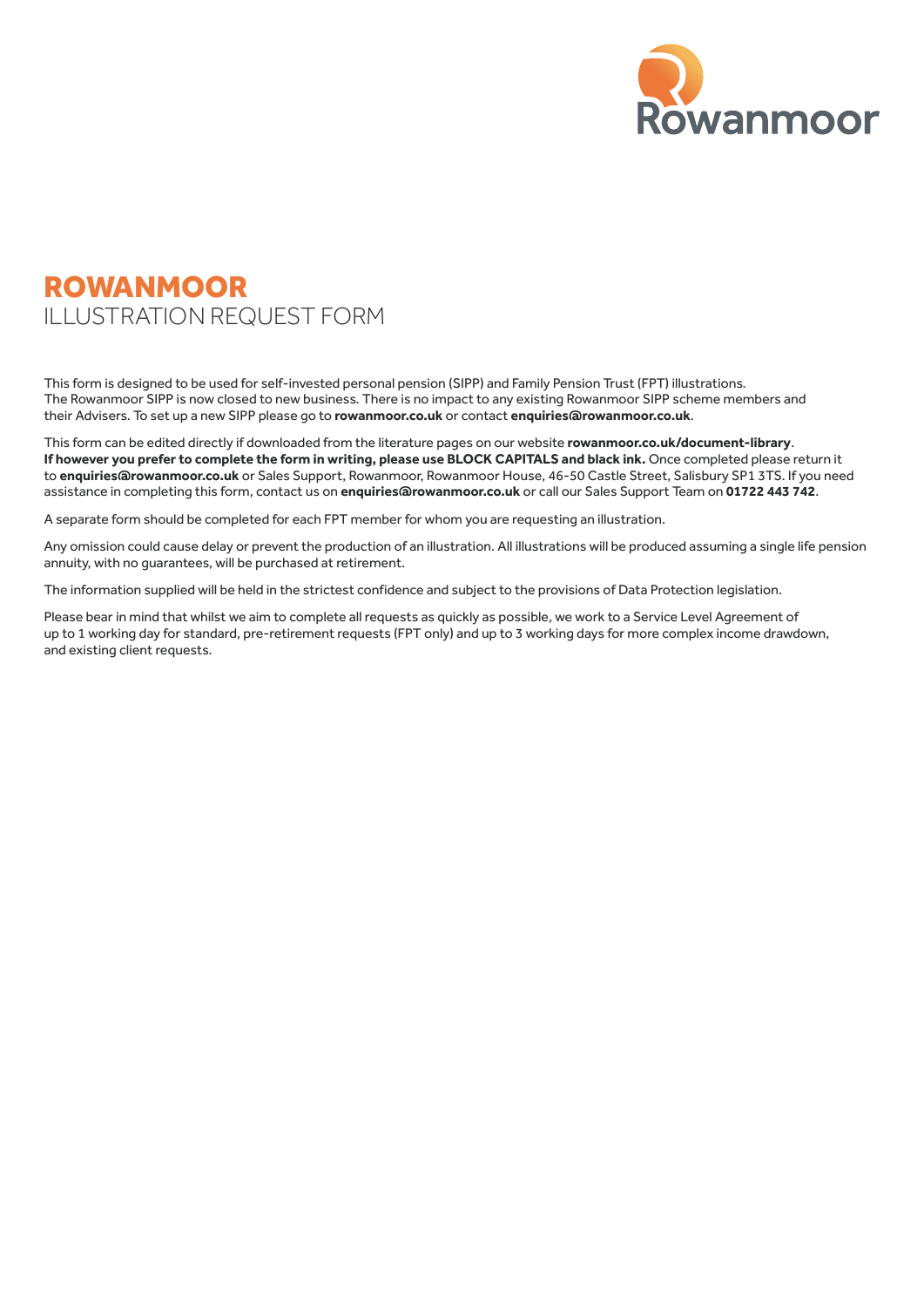## 1. CLIENT DETAILS

| Title:                                                   | Forename(s): |                |                   |
|----------------------------------------------------------|--------------|----------------|-------------------|
| Surname:                                                 |              |                |                   |
| Gender:<br>Male                                          | Female       | Date of Birth: | $D D M M Y Y Y Y$ |
| Income tax rate for illustration:                        | 20%          | 40%            | 45%               |
| Is this for an existing client?                          |              |                | Yes<br>No         |
| If 'Yes', please provide:                                |              |                |                   |
| SIPP/FPT Scheme Name:                                    |              |                |                   |
| Reference Number:                                        |              |                |                   |
| If 'Yes', are new monies being received into the scheme? |              |                | Yes<br><b>No</b>  |
|                                                          |              |                |                   |

If **'No'**, please contact the relevant team on the details below:

**SIPP: [SIPP@rowanmoor.co.uk](mailto:SIPP%40rowanmoor.co.uk?subject=)** or **01722 445724, FPT: [FPTTeam@rowanmoor.co.uk](mailto:FPTTeam%40rowanmoor.co.uk?subject=) or 01722 443753**

If **'Yes'**, please email the completed form to: **[enquiries@rowanmoor.co.uk](mailto:enquiries%40rowanmoor.co.uk?subject=)**, ensuring that the admin team email noted above is also copied in.

# 2. ILLUSTRATION BASIS

| Date of illustration:                                                                                                                   | <b>D</b> D                                |
|-----------------------------------------------------------------------------------------------------------------------------------------|-------------------------------------------|
| If left blank, the illustration will be completed using the date the illustration was requested as the start date.                      |                                           |
| What product is this illustration for?                                                                                                  |                                           |
| Rowanmoor SIPP (full investment option)                                                                                                 | Rowanmoor SIPP (single investment option) |
| Rowanmoor Family Pension Trust*                                                                                                         |                                           |
| *A separate form should be completed for each member of an FPT.                                                                         |                                           |
| Illustrative annuity purchase date:                                                                                                     | <b>DIDIMIM</b>                            |
| Please confirm when the client wishes to take benefits. If left blank, the illustration will assume an annuity purchase date of age 75. |                                           |
| <b>For existing SIPP clients</b>                                                                                                        |                                           |
| Do you wish for the existing SIPP funds to show on the illustration?                                                                    | Yes<br>No                                 |
| If 'Yes', please note that these will show as a 'standard' single contribution.                                                         |                                           |
| <b>For FPT clients</b>                                                                                                                  |                                           |
| How should the scheme fees be split between members?                                                                                    |                                           |
| Equally<br>Proportionately according to their fund values/contributions made                                                            |                                           |
| Is the member party to all Common Investment Funds (CIF)?                                                                               | <b>No</b><br>Yes                          |
| If 'Yes', what percentage of these fund(s) do they own (if known)?                                                                      | %                                         |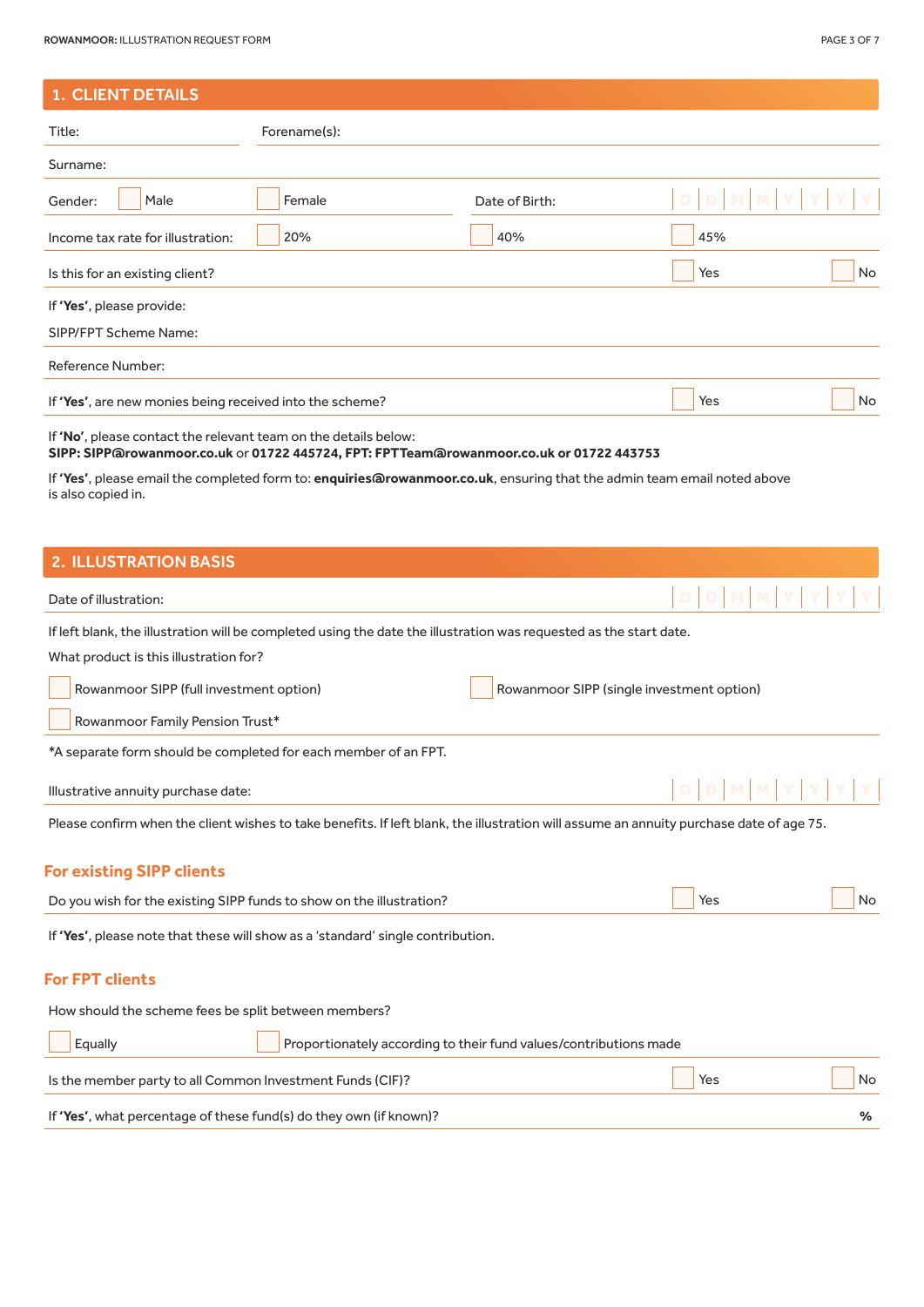| <b>3. PROTECTION DETAILS</b>                               |     |    |
|------------------------------------------------------------|-----|----|
| Are any benefits subject to Protection of Existing rights? | Yes | No |
| If 'Yes', please confirm the type:                         |     |    |

# 4. FINANCIAL ADVISER

| Registered Adviser Name:             |                                  |
|--------------------------------------|----------------------------------|
| Company Name:                        |                                  |
|                                      |                                  |
| Address:                             |                                  |
|                                      |                                  |
|                                      |                                  |
|                                      |                                  |
| Postcode:                            |                                  |
|                                      |                                  |
| Telephone:                           | Email:                           |
|                                      |                                  |
| Web Address:                         | Regulated by:                    |
|                                      |                                  |
| <b>Company Authorisation Number:</b> | Individual Authorisation Number: |
|                                      |                                  |

| <b>5. ADVISER CHARGES</b>             |                                                                                                                  |                |      |     |           |
|---------------------------------------|------------------------------------------------------------------------------------------------------------------|----------------|------|-----|-----------|
|                                       | To ensure the illustration includes the impact of adviser charges, please detail these below (exclusive of VAT). |                |      |     |           |
| Initial Adviser Fee:                  | Æ.                                                                                                               | % of transfer: | $\%$ |     |           |
| Annual Adviser Fee: <b>E</b>          |                                                                                                                  | % of fund:     | $\%$ |     |           |
| Is VAT to be charged on adviser fees? |                                                                                                                  |                |      | Yes | <b>No</b> |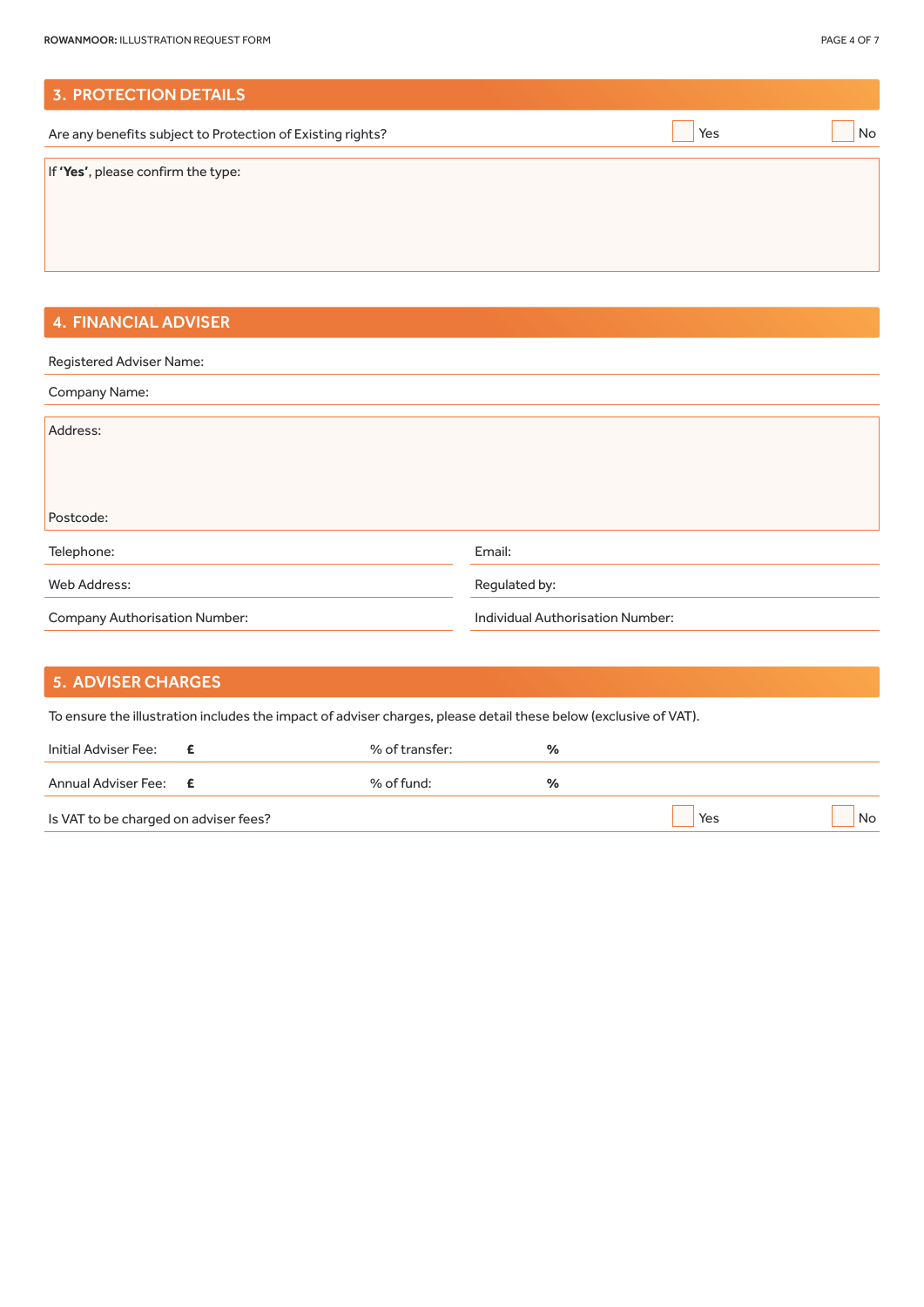### 6. INVESTMENT(S) DETAILS

#### **Property investment**

If you hold/plan to hold property in your scheme, please provide details below as this will impact the level of fees we charge.

|            | <b>Existing Property value(s)</b> | New Property value(s) |  |  |  |
|------------|-----------------------------------|-----------------------|--|--|--|
| Property 1 |                                   |                       |  |  |  |
| Property 2 |                                   |                       |  |  |  |
| Property 3 |                                   |                       |  |  |  |
| Property 4 |                                   |                       |  |  |  |

Should rental income be required, please confirm the amount and frequency in Section 10 Notes section at the end of this form. Please note that this will be shown for illustrative purposes only and cannot be guaranteed.

#### **Non-property investments**

|                                                              | <b>Example</b>  | Investment 1 | Investment 2 | Investment 3 | Investment 4 |
|--------------------------------------------------------------|-----------------|--------------|--------------|--------------|--------------|
| Asset Type:                                                  | e.g. DFM        |              |              |              |              |
| <b>Asset Provider:</b>                                       | <b>Aviva</b>    |              |              |              |              |
| Asset Name (if applicable):                                  |                 |              |              |              |              |
| In-Specie Transfer (Y/N)                                     | <b>No</b>       |              |              |              |              |
| <b>Asset Current Value</b><br>(existing client):             | N/A             |              |              |              |              |
| Value to be invested<br>(New client):                        | £25,000         |              |              |              |              |
| Percentage of individual's<br>total fund(s) this represents: | 20%             |              |              |              |              |
| Initial Provider Charge:                                     | $\epsilon$ or % |              |              |              |              |
| <b>Annual Provider</b><br>Charge (AMC):                      | $E$ or %        |              |              |              |              |

# 7. TRANSFERS

| Are there any transfers from an existing Rowanmoor scheme? |  |  |
|------------------------------------------------------------|--|--|
|                                                            |  |  |

If **'Yes'**, please provide the SIPP or scheme reference number (if known):

| Name of transferring scheme | <b>Transfer value</b> |
|-----------------------------|-----------------------|
|                             |                       |
|                             |                       |
|                             |                       |
|                             |                       |

All in-specie transfers of existing investments should be noted in Section 6 Investment(s), details above.

If any transfers are partial, please check with the ceding scheme provider that these can be made by them.

If any transfer is from a Defined Benefit (DB)/Final Salary scheme, we require agency registration confirming that this permission is held by the adviser firm recommending the transfer. We will also require an accompanying letter on the adviser firm's company headed paper confirming that both the adviser company and individual are suitably qualified to provide this advice and have made the positive recommendation to transfer.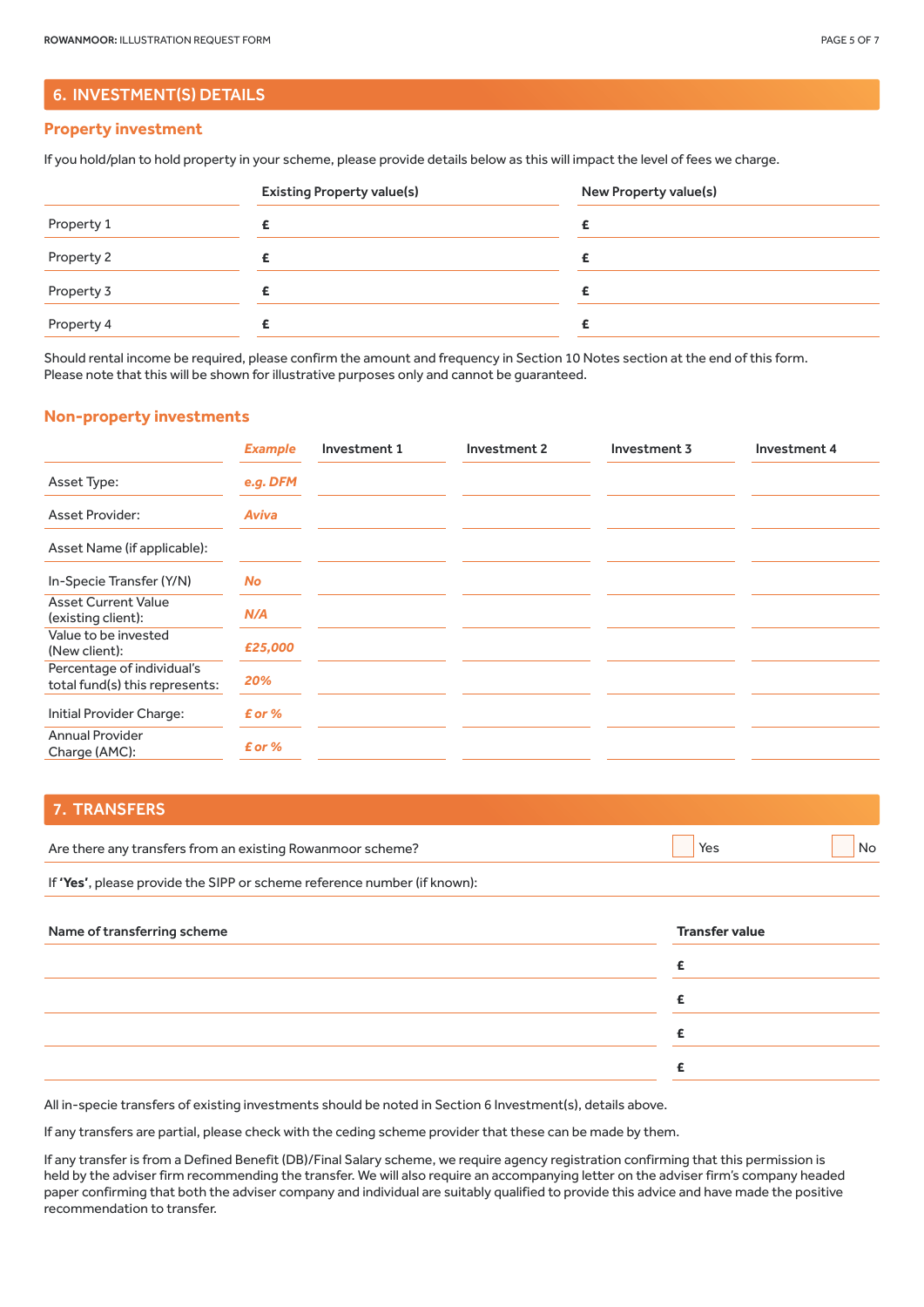# 8. CONTRIBUTIONS

Please provide details of all payments that will be made to the pension fund.

## **Personal Contributions (net of basic rate tax)**

| Regular Single Contribution: E                          |                                                                                               | Single Contribution: £                              |              |
|---------------------------------------------------------|-----------------------------------------------------------------------------------------------|-----------------------------------------------------|--------------|
| Regular Contribution Payment Frequency:                 |                                                                                               |                                                     |              |
| Monthly                                                 | Quarterly                                                                                     | Half-Yearly                                         | Yearly       |
|                                                         |                                                                                               |                                                     |              |
| <b>Employer Contributions (gross)</b>                   |                                                                                               |                                                     |              |
| Regular Single Contribution: £                          |                                                                                               | Single Contribution: £                              |              |
| Regular Contribution Payment Frequency:                 |                                                                                               |                                                     |              |
| Monthly                                                 | Quarterly                                                                                     | Half-Yearly                                         | Yearly       |
|                                                         |                                                                                               |                                                     |              |
|                                                         | 9. CRYSTALLISATION AND DRAWDOWN DETAILS                                                       |                                                     |              |
| Type Required:                                          | Full<br>Partial                                                                               | Already in Drawdown:                                | Yes<br>No    |
| If Already in Drawdown:                                 |                                                                                               |                                                     |              |
| Type of Drawdown:                                       |                                                                                               | Capped (pre 6 April 2015)                           | Flexi-Access |
| <b>Crystallisation Date:</b>                            |                                                                                               | Reference Date (if different):                      |              |
| Date of next pension review<br>(if applicable):         |                                                                                               |                                                     |              |
| For Capped Drawdown Only:                               |                                                                                               |                                                     |              |
| Maximum income available to client: £                   |                                                                                               | Income already taken in current reference period: £ |              |
| Pension Commencement Lump Sum (PCLS details):           |                                                                                               |                                                     |              |
| PCLS Date (today's date, unless alternative specified): |                                                                                               |                                                     | D            |
| PCLS Amount: E                                          | <b>OR</b>                                                                                     | %                                                   |              |
| Income required:                                        |                                                                                               |                                                     |              |
| Total Annual Income Amount: £                           |                                                                                               |                                                     |              |
| Payment Frequency:                                      |                                                                                               |                                                     |              |
| Monthly                                                 | Quarterly                                                                                     | Half-Yearly                                         | Yearly       |
| Payment Timing:                                         |                                                                                               | In Advance                                          | In Arrears   |
|                                                         | If phased drawdown is required, how much of the above PCLS/ income would be required monthly? |                                                     |              |
|                                                         |                                                                                               |                                                     |              |
| PCLS: £                                                 |                                                                                               | Drawdown: £                                         |              |
|                                                         |                                                                                               |                                                     |              |
| Name of the person requesting the illustration:         |                                                                                               |                                                     |              |